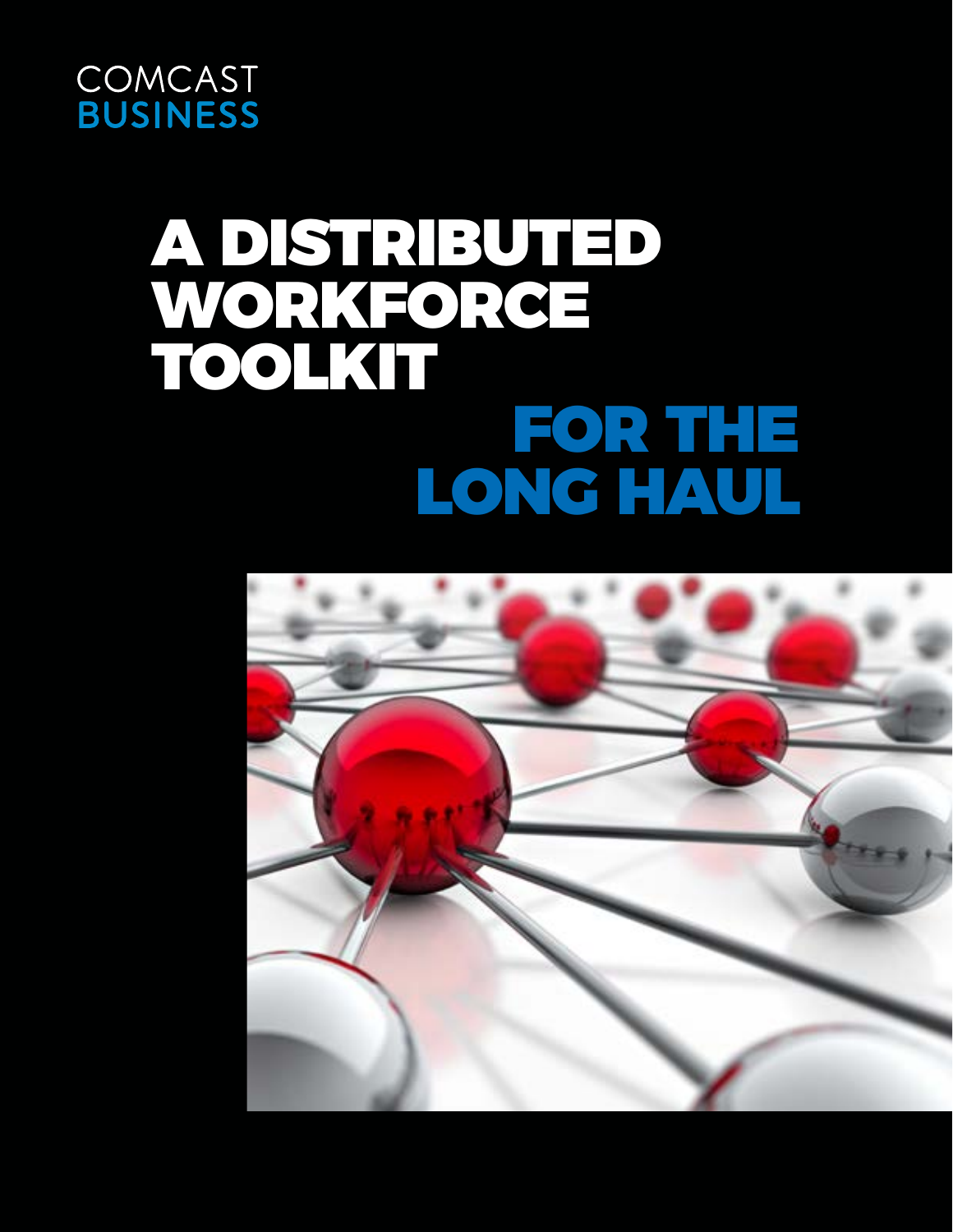## A DISTRIBUTED WORKFORCE TOOLKIT FOR THE LONG HAUL

As remote employees assume a bigger role in the workforce, you need a strategy for ensuring and sustaining their performance.

#### KEEPING EVERYONE ON THE SAME PAGE



Virtual employment is on the rise. The question is not whether your company is going to have a distributed workforce, but how you're going to make this trend most productive for your business and the members of your team.

In March 2017, [Gallup reported](http://news.gallup.com/businessjournal/206033/america-coming-workplace-home-alone.aspx) that 43 percent of employees "spent at least some of their time working in a location different from that of their coworkers" in 2016, up from 39 percent in 2012. The amount of time spent working off-site is also on the rise: 31 percent of those surveyed worked away from the office for 80

A DISTRIBUTED WORKFORCE TOOLKIT FOR THE LONG HAUL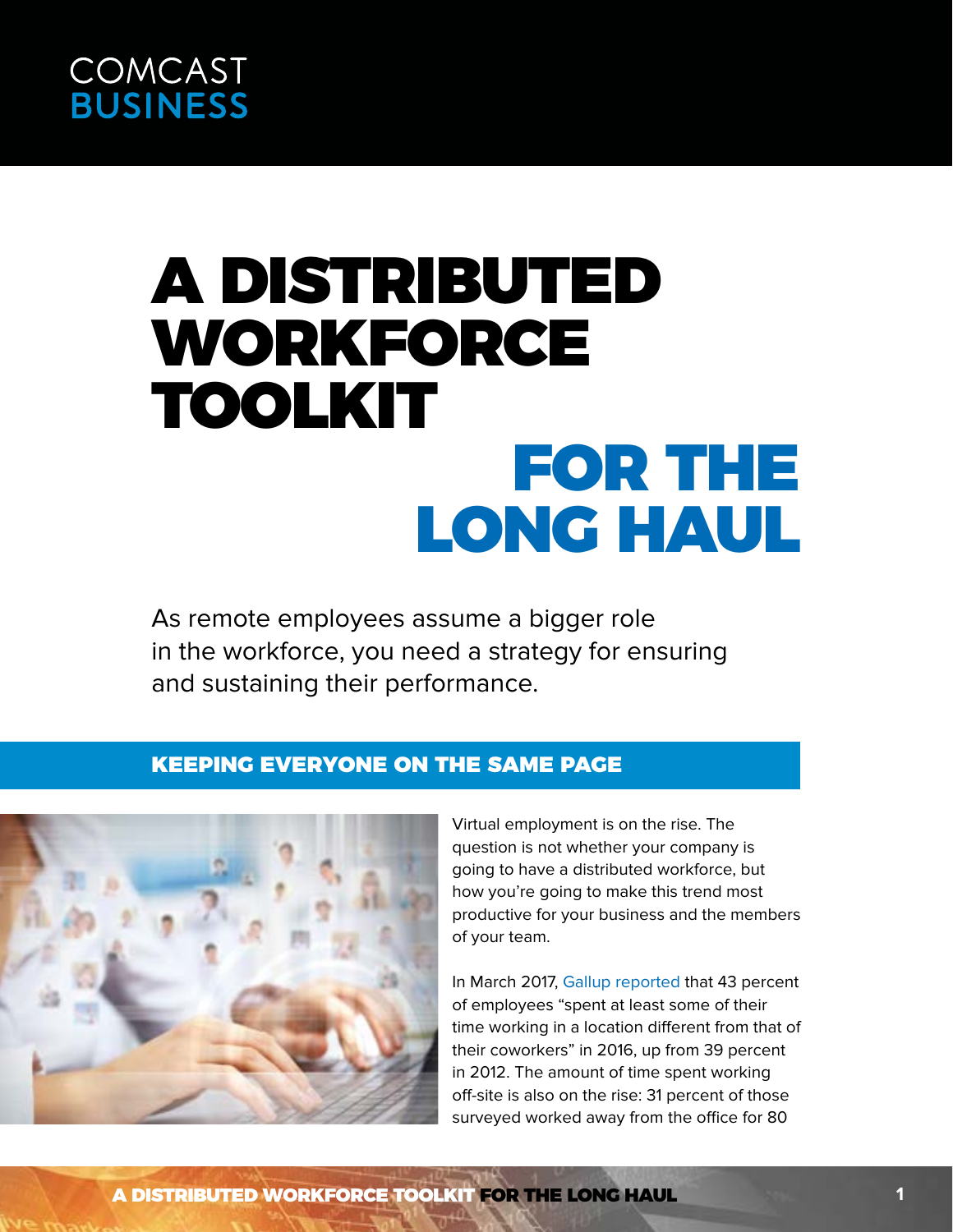# **COMCAST<br>BUSINESS**

percent of their time—equivalent to four days of a five-day workweek. That pace was reported by just 24 percent of respondents in 2012.

At the same time, [the polling organization found](http://news.gallup.com/businessjournal/207539/employees-home-less-engaged.aspx) that while the percentage of employees who work remotely full-time is rising, those employees have the lowest levels of engagement within the virtual workforce. According to its survey, just 30

percent of those employees are engaged (a figure equal to the level of engagement among employees who never work remotely, the results revealed).

As a small business owner, you can take steps to help ensure that your remote employees hit your targets for individual performance and contributions to team success. Through both cultural initiatives and use of the right tools and technologies, your company can encourage interaction, knowledge-sharing, and collaborative problem-solving. These all play a role in converting a group of people employed by the same company into a true virtual team.



#### PROJECT MANAGEMENT, PLUGGED IN

When you're leading a distributed workforce, mobile, cloud, and collaboration technologies all have a role in supporting your project management priorities and objectives. Knowing what you need can help you to understand dashboard capabilities, identify the right project management solutions, and equip your project heads to remain focused on team leadership rather than transactional micromanagement.

When assessing your options, consider the business intelligence that you need to produce through the solution. "Pick a tool that can get the job done, and then the tool gets out of the way and lets you do the work," says Bob Frisch, managing partner at The Strategic Offsites Group and co-author, with Robert M. Galford and Cary Greene, of [Simple Sabotage: A Modern Field Manual for Detecting & Rooting Out Everyday](http://www.simplesabotage.com/)  [Behaviors That Undermine Your Workplace.](http://www.simplesabotage.com/) He recommends testing several and then choosing one that you like, that your employees will use, and that presents no system compatibility or interoperability problems with major customers and vendors.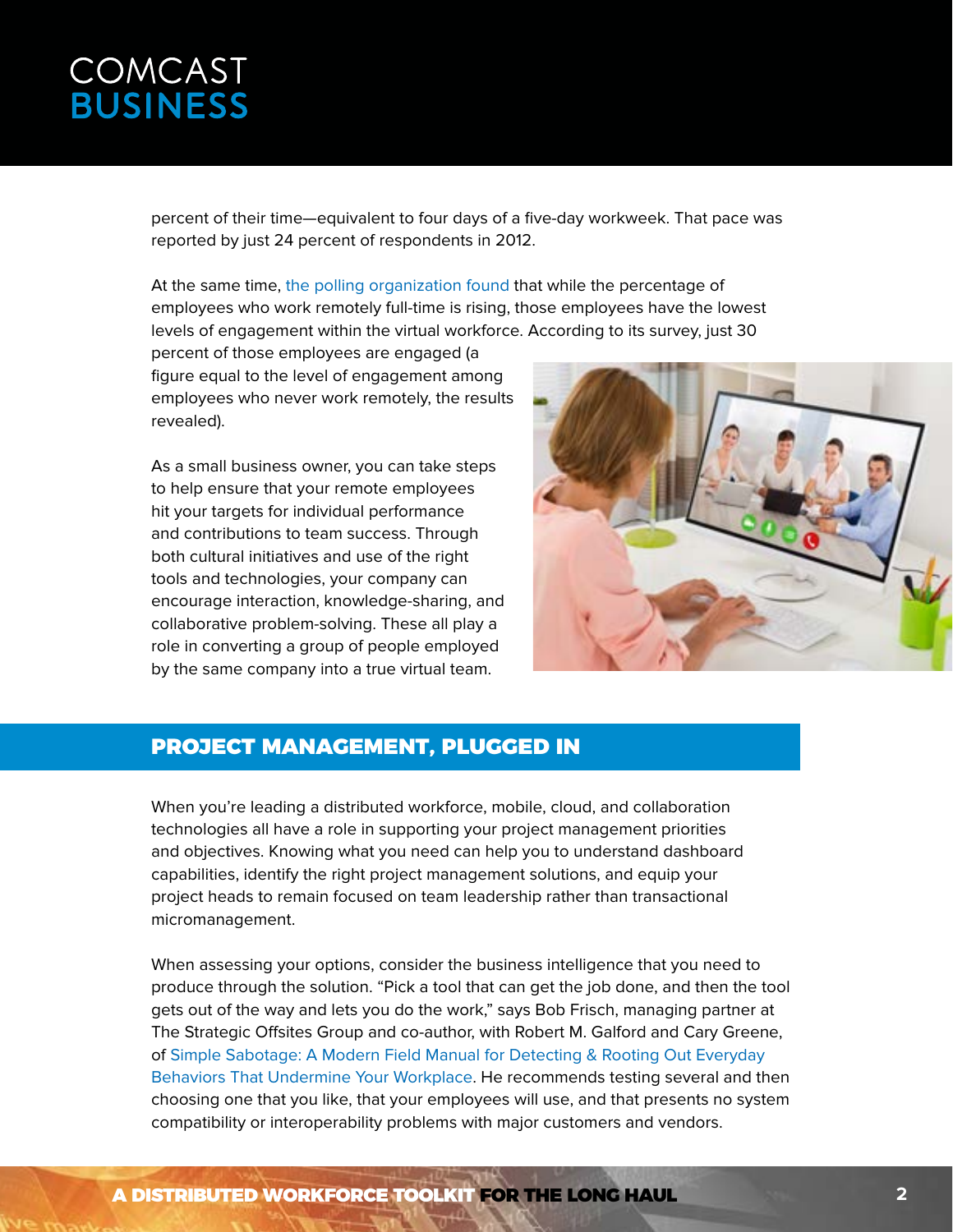"It's not so much the functionality as the quality of the information that goes into the dashboard," says Harold Kerzner, Ph.D., senior executive director for Project Management at the [International Institute for Learning](https://www.iil.com/) and author of [Project Management Metrics, KPIs,](http://www.wiley.com/WileyCDA/WileyTitle/productCd-1119427282.html)  [and Dashboards: A Guide to Measuring and](http://www.wiley.com/WileyCDA/WileyTitle/productCd-1119427282.html)  [Monitoring Project Performance.](http://www.wiley.com/WileyCDA/WileyTitle/productCd-1119427282.html) "Today, in dashboard reporting, we measure benefits that are being achieved, business value that's being created, how we're mitigating risks, safety, quality. There are numerous things that we can put in a dashboard today."

Depending on the information you need, the dashboard can be customized in line with the decisions you need to make. This functionality



"is significantly improving our decision-making capability to the point where fewer and fewer projects are failing because we have real-time

#### UNDERUSED DASHBOARD CAPABILITIES

**It's easy to get caught up in the "cool factor" of technology tools' features. But what's really cool? The benefits and competitive advantages those features can create for your company.** 

**When comparing virtual collaboration and communication tools, Bob Frisch looks for those that offer the ability to conduct real-time group polling via keypads. These survey solutions allow employees to text a response to a question or request posed during an audio or video conference. The tool can also be used to assess group members' level of understanding of new concepts or strategies as they're introduced.** 

**"There's a number to text in to," he says. "You can text a number one through ten, and bang, you get a bar chart of who answered what. And that can also be very effective in terms of making sure that a silent majority is not overlooked."** 

**Sometimes, features are underutilized not because they're unknown, but because people don't know how to operate them to full effect, he adds. For example, in video conferencing, it's relatively easy to set up the camera so that it automatically focuses on whoever is speaking. "But the hosts of meetings have to know how to operate that." The same holds for screen sharing and document sharing.** 

**When comparing features, think about which will help the team and project move forward. Then choose the apps and tools best equipped to meet that criteria.**

A DISTRIBUTED WORKFORCE TOOLKIT FOR THE LONG HAUL

data, and people are able to make meaningful decisions," Kerzner says.

With that in mind, your best strategy is to focus not on comparative capabilities of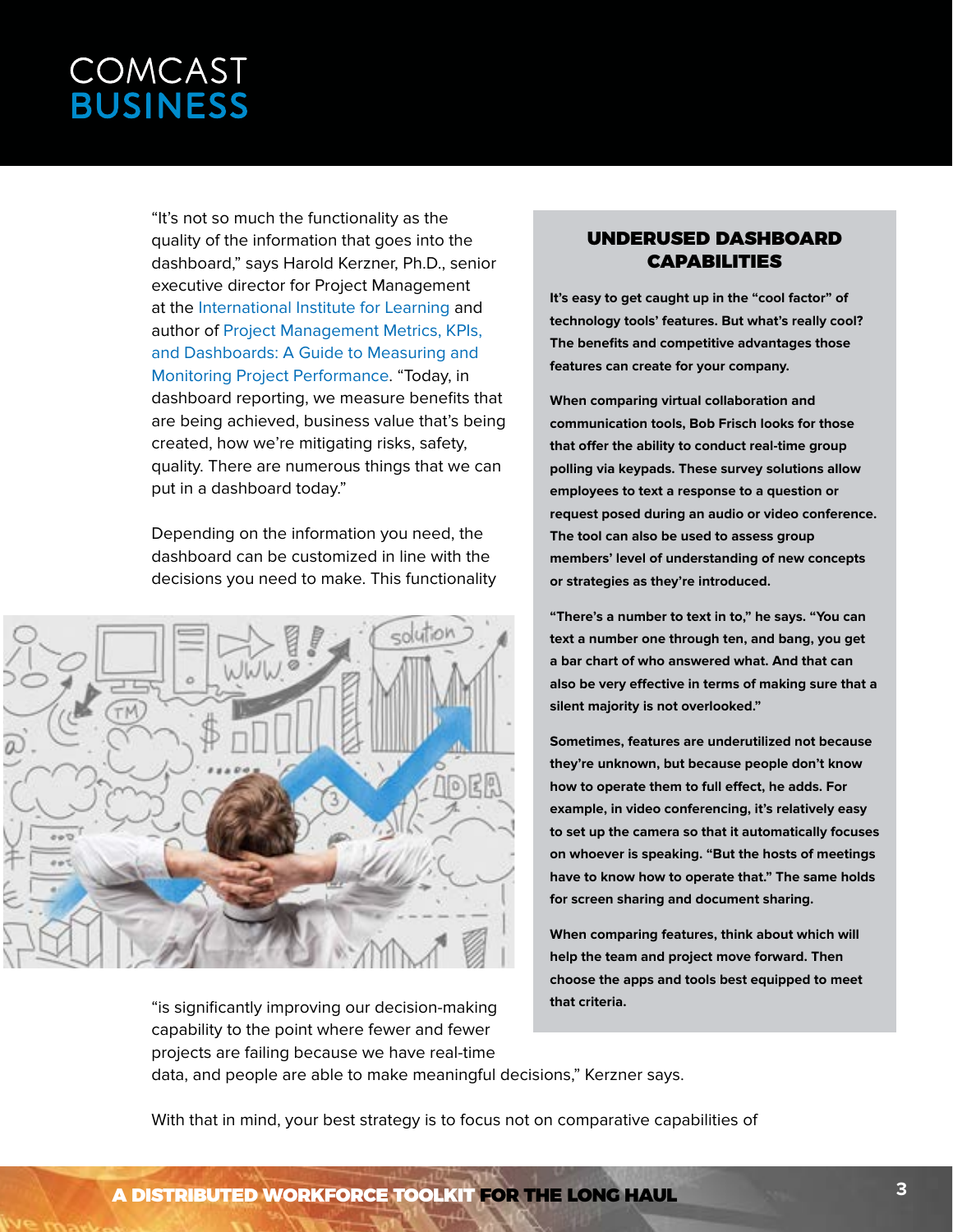# **COMCAST<br>BUSINESS**

various project management platforms, but rather on creating a project management dashboard strategy. Know what your key metrics are, which metrics you need to focus on and which are going to just be distractions, and harvest the data you need to achieve your goals.

#### ENCOURAGING INNOVATION

Remote employees need a means of expressing opinions, offering critiques, and proposing new ideas. At the same time, virtual managers must use a combination of technology and techniques to demonstrate that the company welcomes this input and

recognizes and rewards those who promote innovation.

"Whatever you see in a world where people work in an office together is magnified with distance," Frisch says. Workers who are quiet in the office—and, likewise, those inclined to dominate conversations—will exhibit those qualities even more strongly in a remote workplace. Leadership, then, requires an elevated awareness of and sensitivity to those dynamics.

One technology remedy to uneven participation is using video rather than audio conferencing. Because everyone is on camera, the leader can



monitor attention levels, body language, and nonverbal cues. Make sure you have the bandwidth necessary for seamless communication among all team members via videoconferencing.

A good project manager also looks for ways to accommodate the speed with which people form opinions and are prepared to express them. "Some people want to give you a quick answer," Frisch says. "Some people want to give you a really good answer. And there are people who see those as mutually exclusive."

To elicit more participation from those who are normally reticent, he advises project managers or group leaders to sound them out in advance of a big group discussion. If they provide good input, ask: "Would it be OK if I called on you to express that opinion? I think everybody should hear it, and rather than me repeat it, I'd rather they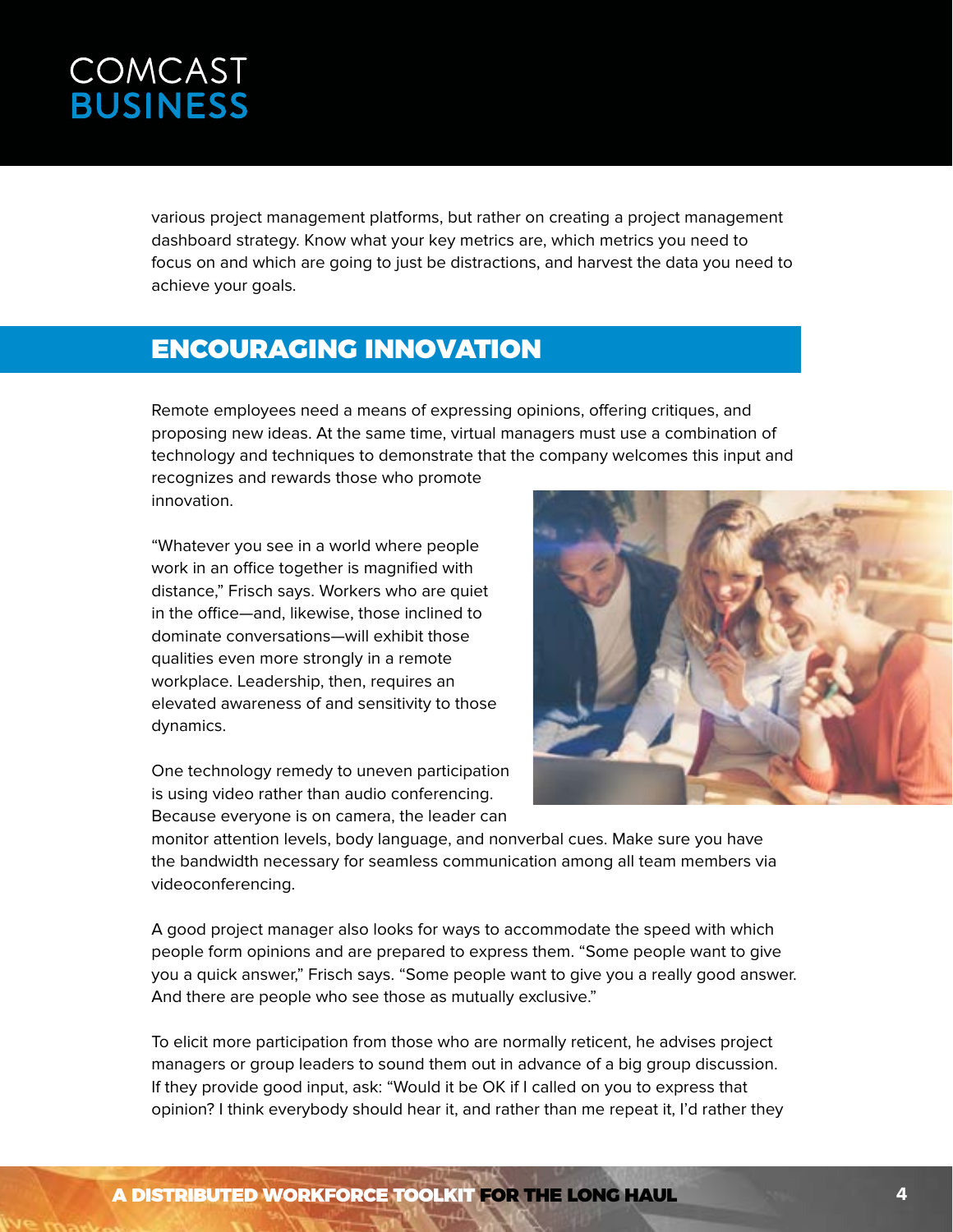hear it directly from you," Frisch says. "Usually people say it's fine, because they know it's coming and they'll have a chance to think about it. You don't get your most productive work by putting people on the spot."

And then there's what he calls "the big missing" celebrations. In a physical office, when the company lands a new account or wins an award, the company will celebrate, even if that just means exchanging high-fives or bringing in coffee and donuts.

"How do you get people who don't work physically together to feel that they're part of a team on an emotional level? If you can't have spontaneity, you have to think about celebrations," he says. To achieve that, consider celebrating people at the start of meetings. Mention new client wins, project breakthroughs, and other milestones, and offer praise and congratulations to the individuals or teams responsible. This requires planning because it can't happen spontaneously, but those deliberate actions help to build a feeling of community.

#### MANAGING COMPETITION AND CONFLICT

Even when you succeed in creating a collaborative culture, you'll inevitably encounter instances of in-house rivalry



and disagreement. In the face of those challenges, it's essential to build consensus and keep the team cohesive and on course.

Periodic in-person gatherings can help, and those should include a mix of business and social activities. Give your team members a chance to feel personally connected to one another.

Another strategy is monitoring the way team members are communicating via various

#### DIY VIRTUAL SUGGESTION BOX

**You've heard the saying: "If you can walk, you can dance. If you can talk, you can sing." Here's a business variation on that theme: If you can run a company, you can build an app. With the rise of low-code and no-code development platforms, you really can.** 

**One example: In less than two hours, you can [build a virtual suggestion](https://trailhead.salesforce.com/en/projects/suggestion_box)  [box app](https://trailhead.salesforce.com/en/projects/suggestion_box). The five-step process created by Trailhead/Salesforce involves:**

- **n** Creating the app
- **n** Adding custom fields
- **n** Modifying the user experience
- **n** Adding business logic
- **n** Creating reports and dashboards

**Not ready to become an app developer? You can also check out free suggestion box apps on [iTunes](https://itunes.apple.com/us/app/suggestion-box-app/id1183559556?mt=8) or [Google Play](https://play.google.com/store/apps/details?id=nz.vo.hannahduder.suggestionbox&hl=en)**.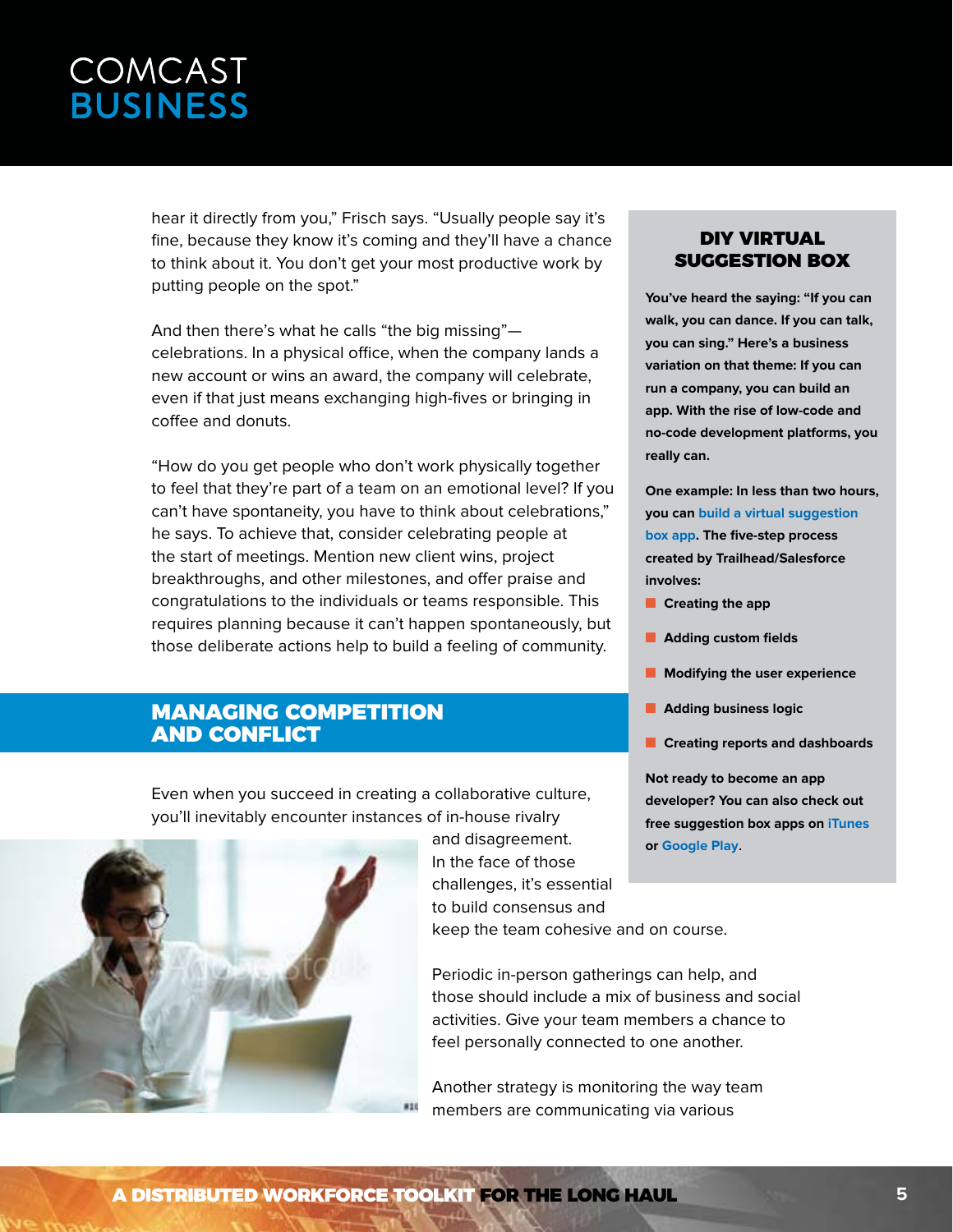platforms. Comments made via email can convey unintended attitudes or biases that sow mistrust or defensiveness. Look for the communication platforms your team members can use most productively.

And to manage group dynamics in virtual meetings, make sure all participants understand the meeting objective. Then, as group leader, keep everyone focused on that objective so that distractions don't derail the conversation.

All employees need a team-oriented culture supported by the collaboration, communication, and project management tools and technologies required to do their best work. When leading a distributed workforce, those needs come into sharper focus. By providing remote employees with adequate and appropriate support, you create the conditions necessary for your distributed workforce—and your business—to thrive.

#### CYBER SECURITY FOR THE VIRTUAL ENTERPRISE

**According to the 2017 edition of Symantec Corporation's [Internet Security Threat Report:](https://www.symantec.com/security-center/threat-report)**

- **n** Malware embedded in email rose to a five-year high. It was found in one in 131 emails.
- **n** Spear-phishing (a type of targeted email spoofing) was directed at 400 businesses daily and **cost them \$3 billion over the past three years.**

**n** Cloud databases that are not kept updated or have authentication turned off are at increased **risk of being hijacked and held for ransom. Symantec urges business owners to "get a firmer grip on . . . cloud app usage and access."**

**In the virtual workplace, where employees are accessing email, data, and dashboards via mobile devices, companies are taking a new approach to security, Kerzner says. Rather than trying to ensure security on cell phones and other devices, they're protecting data, intellectual property, and proprietary or competitive information by keeping it housed and controlled on a company intranet.** 

**This allows them to, "with reasonable accuracy, control the security," he says. "It's all password protected. There are all sorts of codes on it. Security is a lot easier to control if the dashboards are continuously going to be updated with new features and functionality."** 

**This approach limits risk by limiting access to information, even among employees. "On a company intranet, I can restrict the information to certain passwords. I can tell a certain project team, here's your password just for this project," Kerzner says. "Only certain information on**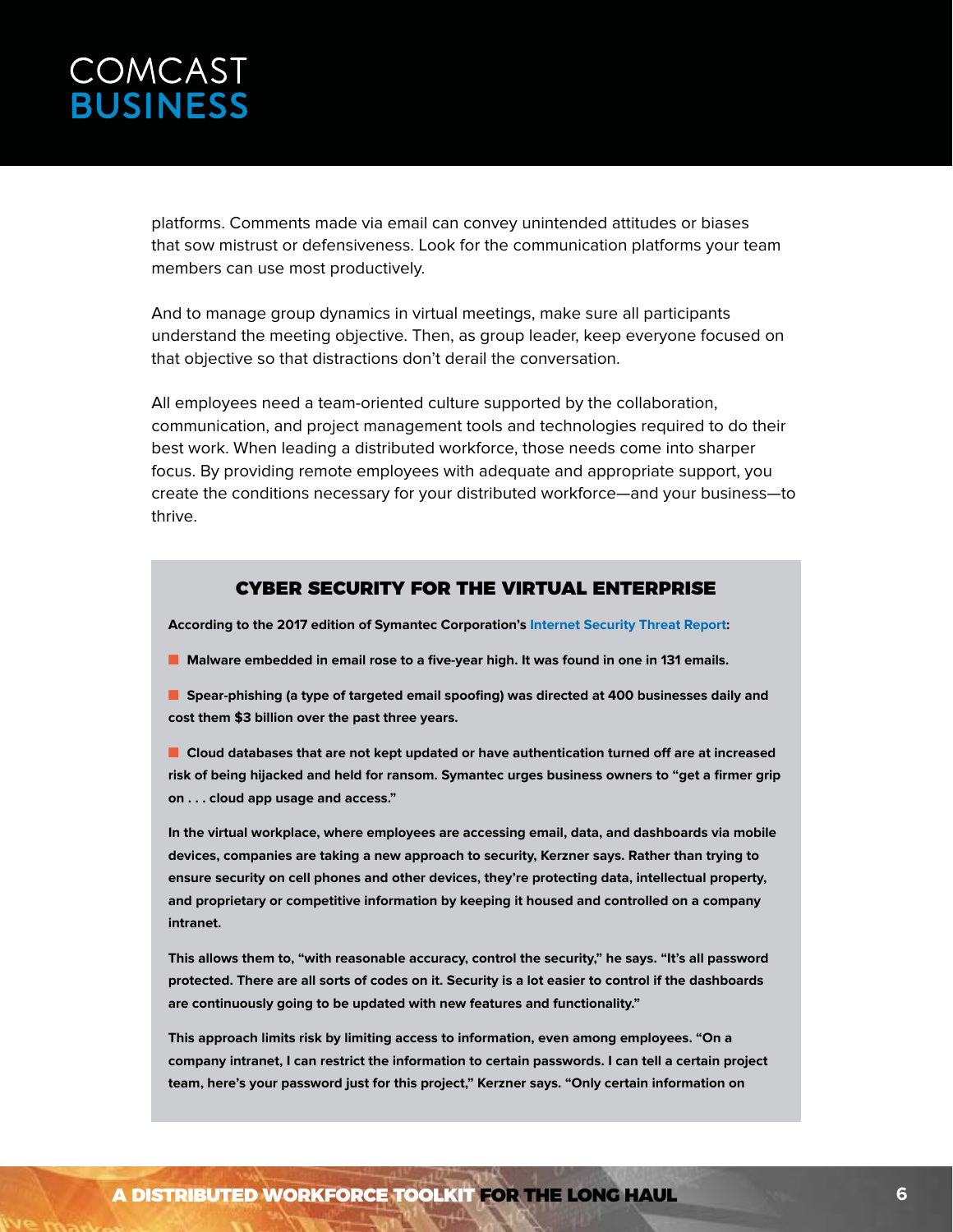**the intranet will be matched to their password. So, they won't be able to see what's happening on other projects, because their passwords won't authorize it."** 

**Another strategy is to create a cloud-based, password-protected [virtual data room](https://www.business.com/articles/secure-documents-with-virtual-data-room/) that affords you the level of security and access restrictions you need. Like a company intranet, this option polices the way information is accessed and therefore relieves your company of the burden of keeping tabs on each individual employee's devices and means of connecting online. You can find reviews of some popular virtual data room solutions [here.](https://www.capterra.com/virtual-data-room-software/)** 

**Another data security issue to keep on your radar is the European Union's General Data Protection Regulation that goes into effect in May 2018. If your company has customers, vendors, or partners in EU countries, this [FAQ](http://www.eugdpr.org/gdpr-faqs.html) can help you understand your data handling responsibilities under the new rules**

#### RESOURCES FOR REMOTE TEAM-BUILDING

#### **Use these online references to convert a distributed workforce into a virtual team**

**A distributed workforce can strengthen your company's talent pool, provide diverse perspectives that enhance competitiveness, and improve productivity. But employees who spend little or no time in the same physical location can feel disconnected from one another. In the virtual environment, one of a leader's key roles is to promote and nurture human interaction, mutual support, and team cohesion. These articles, online tools, and other resources can help you develop a collaborative climate in which employees share a sense of purpose and support one another in pursuing individual and collective goals.**

#### **Kellogg School of Management, Northwestern University**

**"When people aren't in the same room, the potential for misunderstanding and other communications issues grows," notes the introduction to this video, [Managing Virtual Teams.](http://www.kellogg.northwestern.edu/news_articles/2015/06232015-video-thompson-managing-virtual-teams.aspx) In it, Professor Leigh Thompson reviews "four steps to humanizing your virtual team" to manage conflict and achieve the group's goals.**

**[Teamwork 101](http://www.kellogg.northwestern.edu/news_articles/2014/12202014-teamwork-101.aspx) is a series of four "video toolboxes" in which Professor Thompson provides an overview of designing teams for success; optimizing team decision making, people skills, and emotional intelligence; and creativity and innovation in teams.**